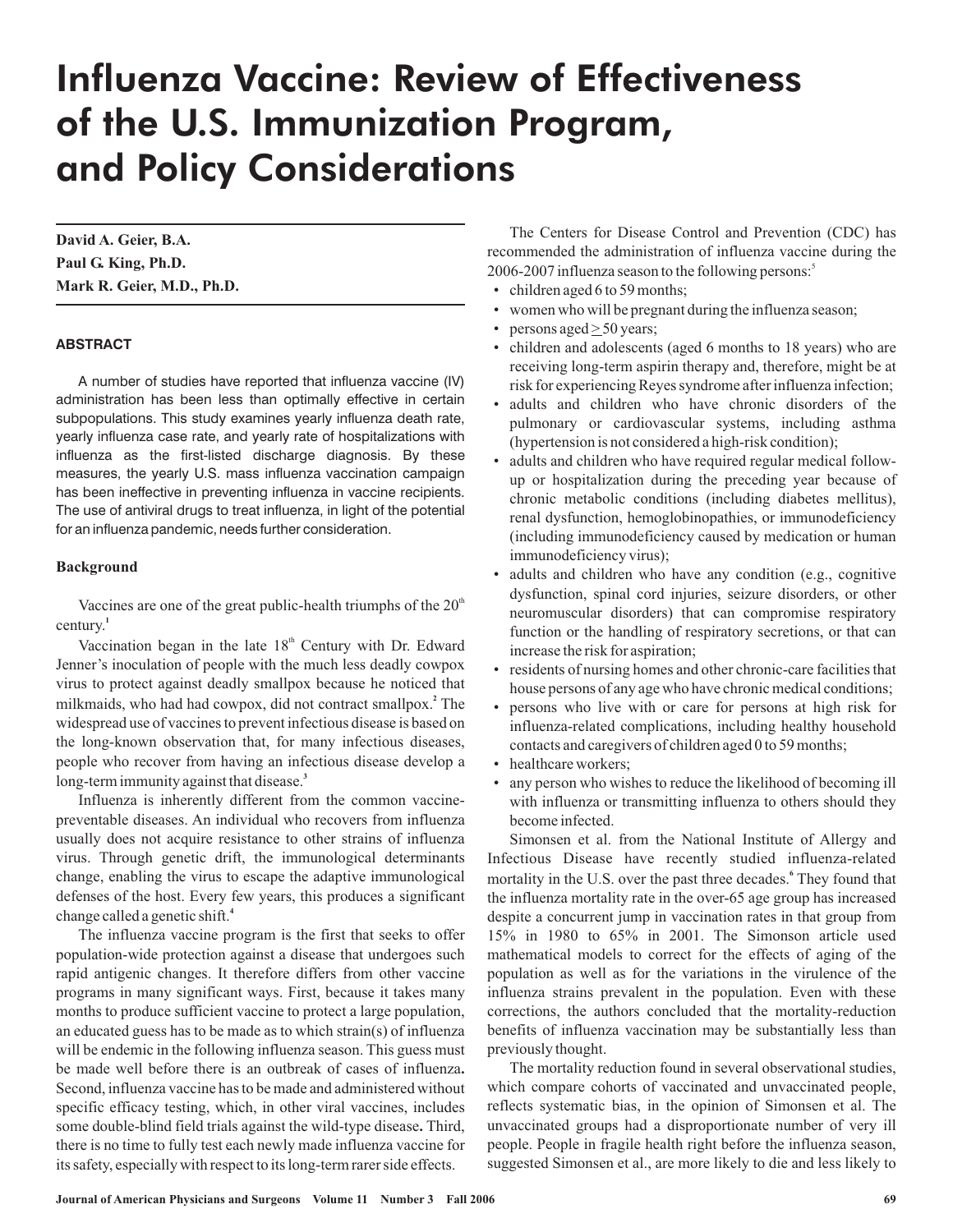| Year        | Estimated<br><b>United States</b><br>Population <sup>®</sup> | <b>Total Net</b><br>Number of<br>Influenza Vaccine<br>Doses<br>Distributed <sup>†</sup> | Influenza Vaccine<br>Percent<br>Population<br>Coverage<br>[IVPPC] | Influenza Death<br>Rate <sup>‡</sup><br>(per 100,000)<br>persons)<br>[Total Number] | Influenza Case<br>Rate <sup>‡</sup><br>(per 100 persons)<br>[Total Number] | Influenza First-<br><b>Listed Hospital</b><br>Discharge Rate <sup>#</sup><br>(per $10,000$ persons)<br>[Total Number] |
|-------------|--------------------------------------------------------------|-----------------------------------------------------------------------------------------|-------------------------------------------------------------------|-------------------------------------------------------------------------------------|----------------------------------------------------------------------------|-----------------------------------------------------------------------------------------------------------------------|
| $1979^{\$}$ | 225,055,487                                                  | 18,270,794                                                                              | 8.1                                                               | 0.3<br>[604]                                                                        |                                                                            |                                                                                                                       |
| 1980        | 227, 224, 681                                                | 12,425,890                                                                              | 5.5                                                               |                                                                                     |                                                                            |                                                                                                                       |
| 1981        | 229,465,714                                                  | 19,829,170                                                                              | 8.6                                                               | 1.3<br>[3,006]                                                                      |                                                                            |                                                                                                                       |
| 1982        | 231,664,458                                                  | 16,959,690                                                                              | 7.3                                                               |                                                                                     | 33<br>[74,925,000]                                                         |                                                                                                                       |
| 1983        | 233,791,994                                                  | 17,877,970                                                                              | 7.6                                                               | 0.6<br>[1,431]                                                                      | 38<br>[87,299,000]                                                         |                                                                                                                       |
| 1984        | 235,824,902                                                  | 19,179,060                                                                              | 8.1                                                               |                                                                                     | 45<br>[103,440,000]                                                        |                                                                                                                       |
| 1985        | 237,923,795                                                  | 20,700,761                                                                              | 8.7                                                               | 0.9<br>[2,054]                                                                      | 40<br>[94,409,000]                                                         |                                                                                                                       |
| 1990        | 249,464,396                                                  | 27,076,206                                                                              | 11                                                                |                                                                                     | 43<br>[106, 807, 000]                                                      | 1.8<br>[44,000]                                                                                                       |
| 1991        | 252,153,092                                                  | 32,809,662                                                                              | 13                                                                | 0.4<br>[1, 137]                                                                     | 52<br>[129, 583, 000]                                                      | 1.0<br>[26,000]                                                                                                       |
| 1992        | 255,029,699                                                  | 40,352,367                                                                              | 16                                                                |                                                                                     | 43<br>[107, 309, 000]                                                      | 0.5<br>[13,000]                                                                                                       |
| 1993        | 257,782,608                                                  | 42,980,814                                                                              | 17                                                                | 0.4<br>[1,044]                                                                      | 52<br>[132, 633, 000]                                                      | $\mathbf{1}$<br>[25,000]                                                                                              |
| 1994        | 260,327,021                                                  | 60,084,728                                                                              | $23\,$                                                            | $\blacksquare$                                                                      | 35<br>[90,447,000]                                                         | 1.2<br>[31,000]                                                                                                       |
| 1995        | 262,803,276                                                  | 36,512,538                                                                              | 14                                                                | 0.2<br>[606]                                                                        | 41<br>[108,009,000]                                                        | 0.7<br>[19,000]                                                                                                       |
| 1996        | 265,228,572                                                  | 38,915,520                                                                              | 15                                                                | 0.3<br>[745]                                                                        | 36<br>[95,049,000]                                                         | 0.8<br>[21,000]                                                                                                       |
| 1997        | 267,783,607                                                  | 40,996,883                                                                              | 15                                                                | 0.3<br>[720]                                                                        |                                                                            | 0.7<br>[19,000]                                                                                                       |
| 1998        | 270,248,003                                                  | 48,080,122                                                                              | 18                                                                | 0.6<br>[1, 724]                                                                     |                                                                            | 1.3<br>[34,000]                                                                                                       |
| 1999**      | 272,690,813                                                  | 60,468,427                                                                              | 22                                                                | 0.6<br>[1,665]                                                                      |                                                                            | 1.4<br>[37,000]                                                                                                       |
| 2000        | 281,421,906                                                  | 65,582,650                                                                              | 23                                                                | 0.6<br>[1,765]                                                                      |                                                                            | 1.4<br>[39,000]                                                                                                       |
|             |                                                              |                                                                                         | $Mean \pm SD$                                                     | $0.5 \pm 0.3$<br>$[1,269 \pm 786]$                                                  | $38 \pm 13$<br>$[94 \pm 3.4 \text{ million}]$                              | $1 \pm 0.5$<br>$[25,667 \pm 12,323]$                                                                                  |

**Table 1.** Raw Data Employed for Analysis in the Present Study

U.S. Census Bureau

† Biologic Surveillance Summaries of the Centers for Disease Control and Prevention

National Center for Health Statistics

§ Estimates for 1979 through 1998 use International Classification of Diseases, 9<sup>th</sup> Revision (ICD-9) coding

\*\* Estimates for 1999 through 2000 use International Classification of Disease, 10<sup>th</sup> Revision (ICD-10) coding

receive the vaccine. Additionally, Kristen Nichols, an epidemiologist with the Veterans Administration in Minnesota, noted that measuring influenza deaths by looking at the "excess mortality" that occurs during a given influenza season is inappropriate because other respiratory illnesses that circulate during the same season can also cause death. Blood tests are rarely done to confirm that ailing persons actually had influenza. **7**

Maeda et al. conducted a prospective trial of healthy infants and young children (6-24 months old) who had received inactivated influenza vaccine before influenza seasons. Age-matched children **8** were randomly assigned as the control. These children were followed up from January to April in each year (2000, 2001, and 2002). Influenza attack rates were not significantly different in the two groups.

Because a number of previous epidemiological studies have raised doubts about the effectiveness of influenza vaccines, largescale population data need to be reviewed to assess the effectiveness of the mass influenza vaccine campaign in the United States. The present study examines the period from 1979 through 2000.

### **Materials andMethods**

An ecologic method was used. The total number of doses of influenza vaccine distributed/administered each year was determined from the Biological Surveillance Summaries of the CDC for the periods 1979 through 1985, and 1990 through 2000 (CDC, personal communication 2002). In order to estimate influenza vaccine coverage rates in the United States, the U.S. Census Bureau estimates were used for the population of the United States from 1979 through 1985, and 1990 through 2000.<sup>9</sup> Based upon these measurements, the influenza vaccine percent population coverage (IVPPC) was determined for each year examined in this study ([Yearly Total Net Number of Influenza Vaccine Doses Distributed / Yearly Estimated United States Population]  $x 100 = IVPPC$ ).

The effectiveness of influenza vaccine administration in the United States was studied by evaluating the IVPPC in comparison to three outcomes: (1) yearly influenza death rate (1979, 1981,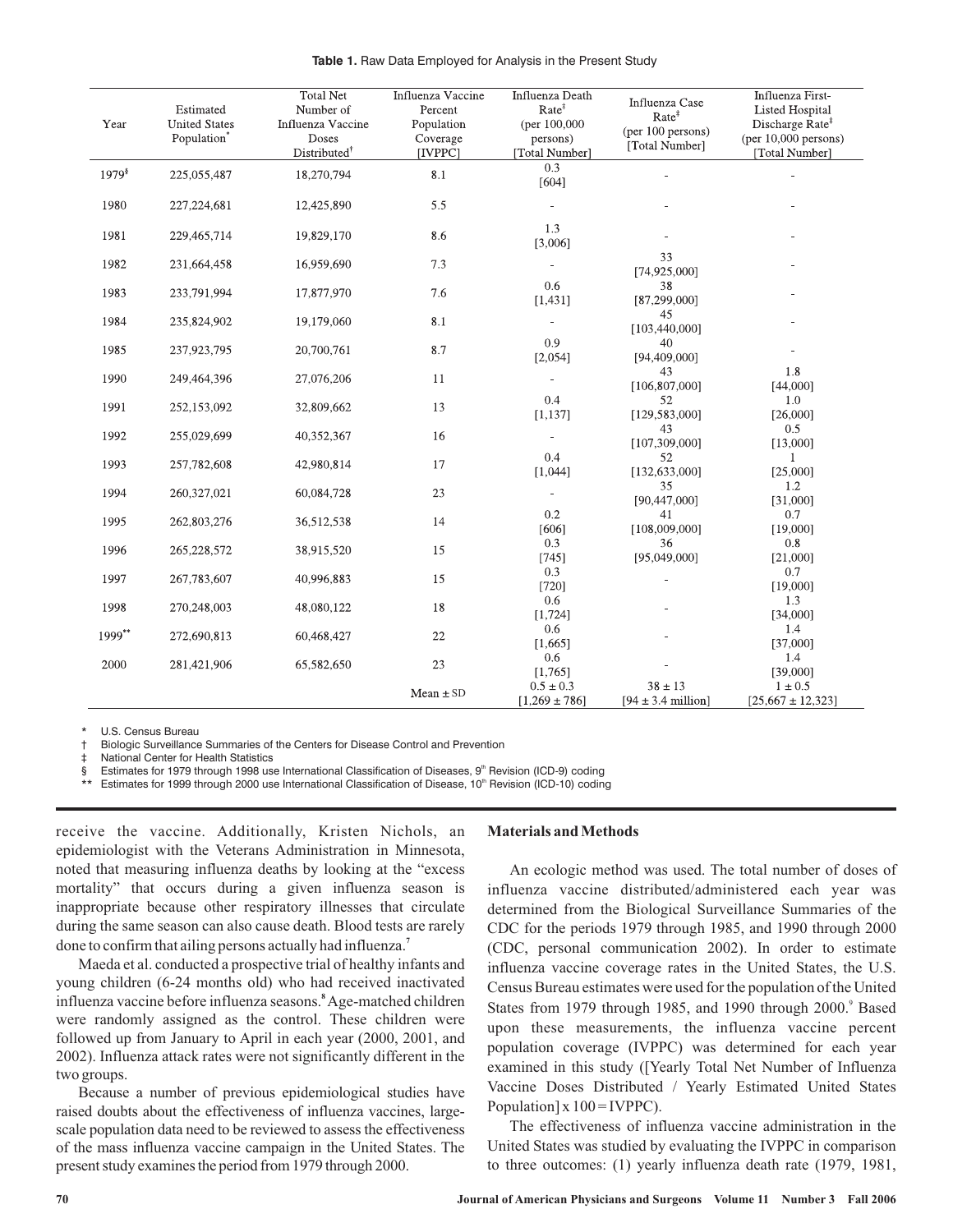**Table 2.** Number of Influenza Deaths per Year in Children

| Year                                          | <1 year-old    | 1–4 years-old | 5-14 years-old |  |  |  |
|-----------------------------------------------|----------------|---------------|----------------|--|--|--|
| 1979                                          | 9              | 8             | 8              |  |  |  |
| 1981                                          | 13             | 8             | 12             |  |  |  |
| 1983                                          | 6              | 8             | 3              |  |  |  |
| 1985                                          | 7              | 6             | 7              |  |  |  |
| 1987                                          | 8              | 6             |                |  |  |  |
| 1989                                          | 12             | 8             | 14             |  |  |  |
| 1991                                          | 16             | 15            | 11             |  |  |  |
| 1993                                          | 10             | 14            | 13             |  |  |  |
| 1995                                          | 7              | 7             | 7              |  |  |  |
| 1996                                          | 15             | 3             | 8              |  |  |  |
| 1997                                          | 12             | 10            | 13             |  |  |  |
| 1998                                          | 6              | 3             | 14             |  |  |  |
| 1999                                          | 13             | 12            | 11             |  |  |  |
| 2000                                          | 9              | 10            | 11             |  |  |  |
| 2001                                          | 7              | 6             | 12             |  |  |  |
| Mean $\pm$ SD                                 | $10.0 \pm 3.2$ | $8.3 \pm 3.5$ | $9.7 \pm 3.7$  |  |  |  |
| Median                                        | 9.0            | 8.0           | 11.0           |  |  |  |
| Source: National Center for Health Statistics |                |               |                |  |  |  |

1983, 1985, 1991, 1993, and 1995 through 2000); (2) yearly influenza case rate (1982 through 1996); and yearly rate of hospitalization with influenza as the first-listed discharge diagnosis (1990 through 2000). The data for these measures were obtained from the National Center for Health Statistics.<sup>1</sup> "Table 1 presents a complete summary of the raw data employed. Our sources did not provide data for the years that are not included in our analysis.

The Simple Linear Regression statistical test from StatsDirect (Version 2.4.1) statistical package was utilized for data analysis. The null hypothesis employed in this study was that the IVPPC should have no effect on the measures of effectiveness; in other words, the slope of the line should not be different from zero. In this analysis, the equation of the regression line, the slope of the regression line, the correlation coefficient (r), and the regression coefficient  $(R^2)$  value were determined for each statistical test performed. P-values and 95% Confidence Intervals (CI) were determined, and a double-sided  $P$ -value of  $\leq 0.05$  was considered statistically significant.

#### **Results**

From the data shown in Table 1, the mean number of influenza deaths per year in the years studied was  $1,269 \pm 786$  or  $5.0 \pm 3.3$ deaths per hundred thousand, with a median of 1,284 and a range of 604 to 3,006. The mean number of cases of influenza per year was 94 million  $\pm$  3.4 million with a median of 100 million and a range of 75 million to 133 million, and the case rate was  $37.6\% \pm 13.2\%$ . The mean number of hospitalizations with a first-listed discharge diagnosis of influenza was  $25,667 \pm 12,323$ , with a median of  $26,000$  and a range of  $13,000$  to  $44,000$ , and the influenza hospitalization rate of  $9.8 \pm 4.8$  per ten thousand.

From data shown in Table 2, the mean annual number of deaths for children under the age of 1 year was  $10.0 \pm 3.2$ , with a median of 9.0 and a range of 6 to 16. The mean annual number of deaths for children from the age of 1 to 4 years was  $8.3 \pm 3.5$ , with a median of 8.0 and a range of 3 to 15. The mean annual number of deaths for children from the age of 5 to 14 years was  $9.7 \pm 3.7$ , with a median of 11.0 and a range of 1 to 14.

In Figures 1 through 3, the IVPPC was plotted on the same time axis as each of the three outcomes measures. Figure 1 displays the



**Figure 1.** Yearly Rate per 10,000 Persons of Influenza First-listed Hospital



**Figure 2.** Yearly Rate per 100 Persons of Influenza Cases in Comparison to the Influenza Vaccine Population Percent Coverage

rate per 10,000 persons of influenza as first-listed hospital discharge diagnosis. A linear regression of this rate as the dependent variable with the IVPPC as the independent variable gives the following regression line equation **:**

Influenza as first-listed hospital discharge diagnosis

$$
(per\ 10,000 \text{ persons}) = 0.021 \text{ IVPPC} + 0.72.
$$

The regression-line correlation coefficient was 0.22 (95% correlation-coefficient CI = -0.44 to 0.72,  $R^2 = 0.048$ ,  $P = 0.52$ ).

In Figure 2, the rate per 100 persons of influenza cases is displayed over time. The regression line equation for this rate versus IVPCC is:

Case Rate (per  $100$  people) =  $0.010$  IVPPC + 40. The regression correlation coefficient for the regression line was 0.08 (95% correlation-coefficient CI = -0.55 to 0.65,  $R^2 = 0.006$ ,  $P = 0.82$ ).

Figure 3 plots the rate of influenza deaths per 100,000 persons, along with the IVPCC. The regression line equation is:

Death rate (per  $100,000$  persons) =  $-0.015$  IVPPC + 0.75. The regression line correlation was -0.25 (95% correlationcoefficient CI = -0.72 to 0.38,  $R^2$  = 0.062,  $P$  = 0.43).

#### **Discussion**

Between 1979 and 2000, influenza vaccine was shown to have little or no effectiveness over the U.S. population for preventing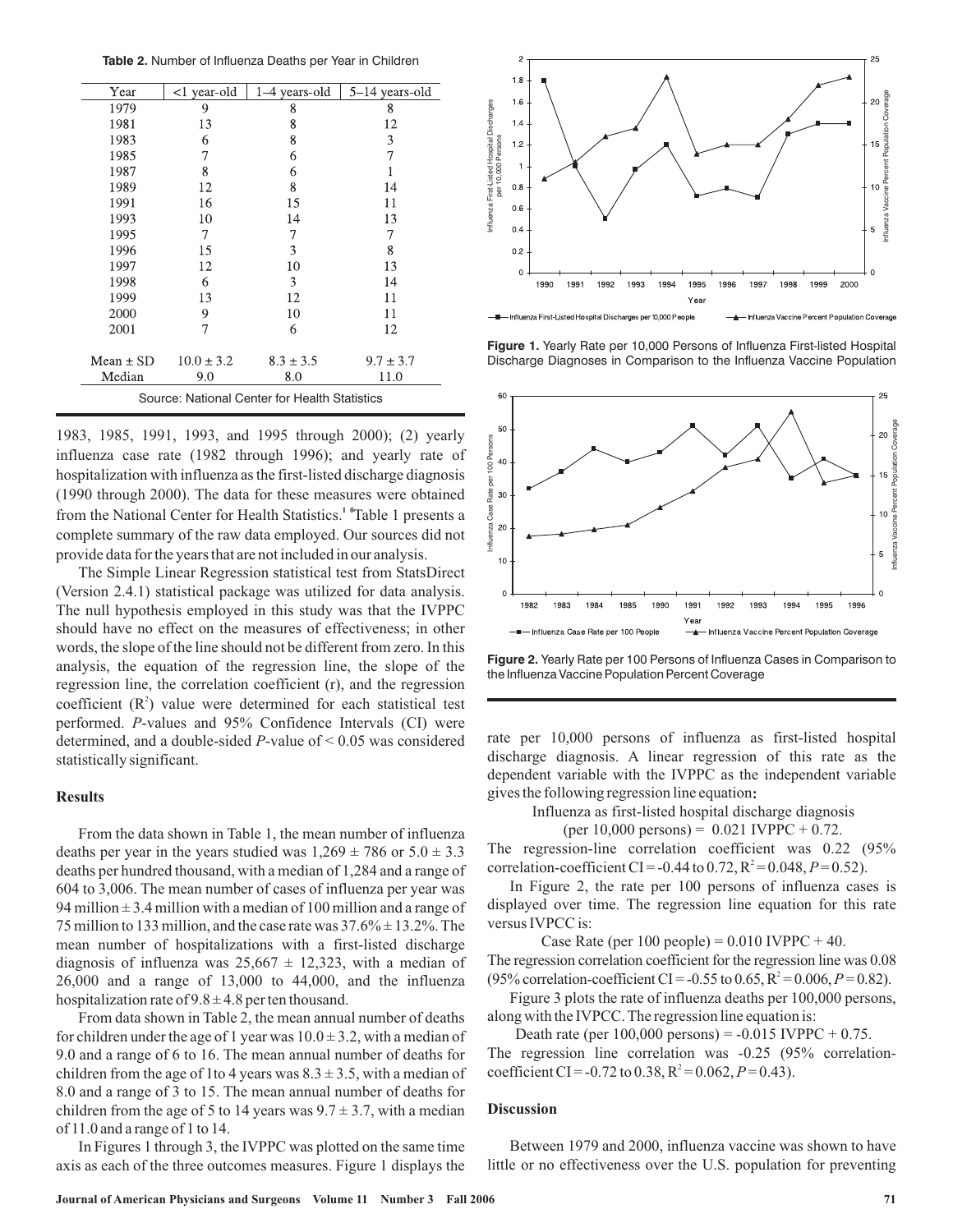

Figure 3. Yearly Rate per 100,000 Persons of Influenza Deaths in Comparison to the Influenza Vaccine Population Percent Coverage

influenza cases, deaths, or hospital admissions. Influenza vaccination was correlated with a decreased number of deaths, but this correlation (of approximately 6.2%) was not statistically significant. For the other two measures, there were nonsignificant correlations between increasing influenza vaccination coverage and increasing numbers of influenza cases (0.6%) and influenza hospital discharge diagnoses (4.8%).

Influenza case rates and death rates are significantly influenced by the virulence and transmissibility of the viral strains prevailing during the influenza season. The efficacy of the vaccine is of course dependent in large part on the accuracy of the antigenic matching. Our methodology is not capable of sorting out these effects but only of assessing the overall gross impact of the U.S. immunization program as implemented.

The results of the present study appear to be similar to those obtained by the CDC in a recent analysis of the population efficacy of the 2003-2004 influenza vaccine.<sup>11</sup> The CDC determined that immunization with the 2003-2004 influenza vaccine offered negligible population protection against developing influenza-like illnesses, and that in some of their methods of analysis there were results, which, though not significant at the 95% confidence level, indicated that influenza vaccination was associated with an increased risk of developing influenza-like illnesses.

Our results also appear to be similar to those observed by Demicheli et al. in their meta-analysis of published studies to assess the effectiveness of influenza vaccines in preventing cases of influenza in healthy adults.<sup>1</sup> These researchers determined that the yearly recommended influenza vaccines had low effectiveness against clinical influenza cases, and minimally reduced lost work time. Demicheli et al. concluded that universal immunization of healthy adults with influenza vaccine is not supported.

The poor effectiveness shown by the present study is particularly troubling in view of the cost of the influenza vaccine program. If it were recommended that every person be vaccinated annually against influenza, full implementation would require giving approximately 300 million doses annually in the United States. At \$25 per dose, this would cost \$7.5 billion per year for the vaccine alone.

To this must be added the cost of administration. Since the summer of 2005, influenza vaccine for both adults and children has been covered under the no-fault National Vaccine Injury Compensation Program (NVICP), which is administered by the United States Claims Court.<sup>13</sup>By statute (42 U.S.C. 300aa-25), each patient receiving an influenza vaccine must be seen in a medical setting in order to: (a) create a medical record or update existing visit records; (b) discuss and document the informed consent issues involved; (c) administer the vaccine; (d) record the lot number, expiration date, and manufacturer of the vaccine in the medical record; (e) follow up and report any adverse reactions to the Vaccine Adverse Event Reporting System (VAERS); and (f) record the follow-up information in a medical record. These requirements seem to preclude administration of influenza vaccine in nonmedical settings such as in department stores, supermarkets, parking lots, etc., as has often been the practice with influenza vaccine in the past. A modest charge of \$50 for the required visit would increase the cost of each dose of vaccine to \$75 per person or \$22.5 billion for the whole population.

Just considering children, the annual cost of two 0.25 mL doses of the influenza vaccine to the approximately 4 million eligible children under one year of age would be around \$600 million. Even if the influenza vaccines were almost 100% effective in preventing deaths for these children, which certainly does not seem to be the case, the cost of preventing the average of 10 deaths per year in children under 1 year of age would be about \$60 million per death prevented. When viewed in this way, the real cost of gaining an unsubstantiated benefit from the influenza vaccine in this age group is very high. Moreover, the annual cost to the NVICP of paying compensation for adverse effects would probably increase these estimates substantially, as a number of studies have reported an association between influenza vaccine administration and adverse reactions such as Guillain-Barre syndrome,<sup>14-7</sup>Bell's palsy,<sup>151,9</sup>and systemic vasculitis.<sup>2  $\infty$ -2</sup>

Under the current recommendations, a person born today would receive two influenza vaccines in the first year of life and could receive one influenza vaccination every year for the rest of his life. Assuming an average life span of about 75 years, compliant persons would receive around 75 influenza vaccines in a lifetime. No data exist on the safety of receiving a large number of doses of vaccine.Although the influenza viruses change rapidly over the years, they still share many epitopes with each other. The potential risks of receiving so many similar vaccinations include but are not limited to allergic, anaphylactic, hyperimmune, and dysimmune reactions. **23, 24**

Another problem with annual influenza vaccinations is that a large proportion of available vaccines currently contain 25 µg of mercury from thimerosal per 0.5 mL dose. Thimerosal is a highly toxic, ethyl-mercury containing compound, which has been found to pose a significant risk to some vaccine recipients.<sup>2</sup> <sup>5</sup> <sup>1</sup>The public's awareness of this risk is shown by the passage of statutes that will soon ban the use of thimerosal at other than "trace" levels and/or completely in the states of Iowa, California, Missouri, Illinois, Delaware, New York, and Washington. The presence of thimerosal at preservative levels in influenza vaccine is one of the main reasons for public support of this legislation. Its passage may impede the distribution of influenza vaccines.

An additional reason for caution is the infectiousness of livevirus influenza vaccines, for example, FluMist (MedImmune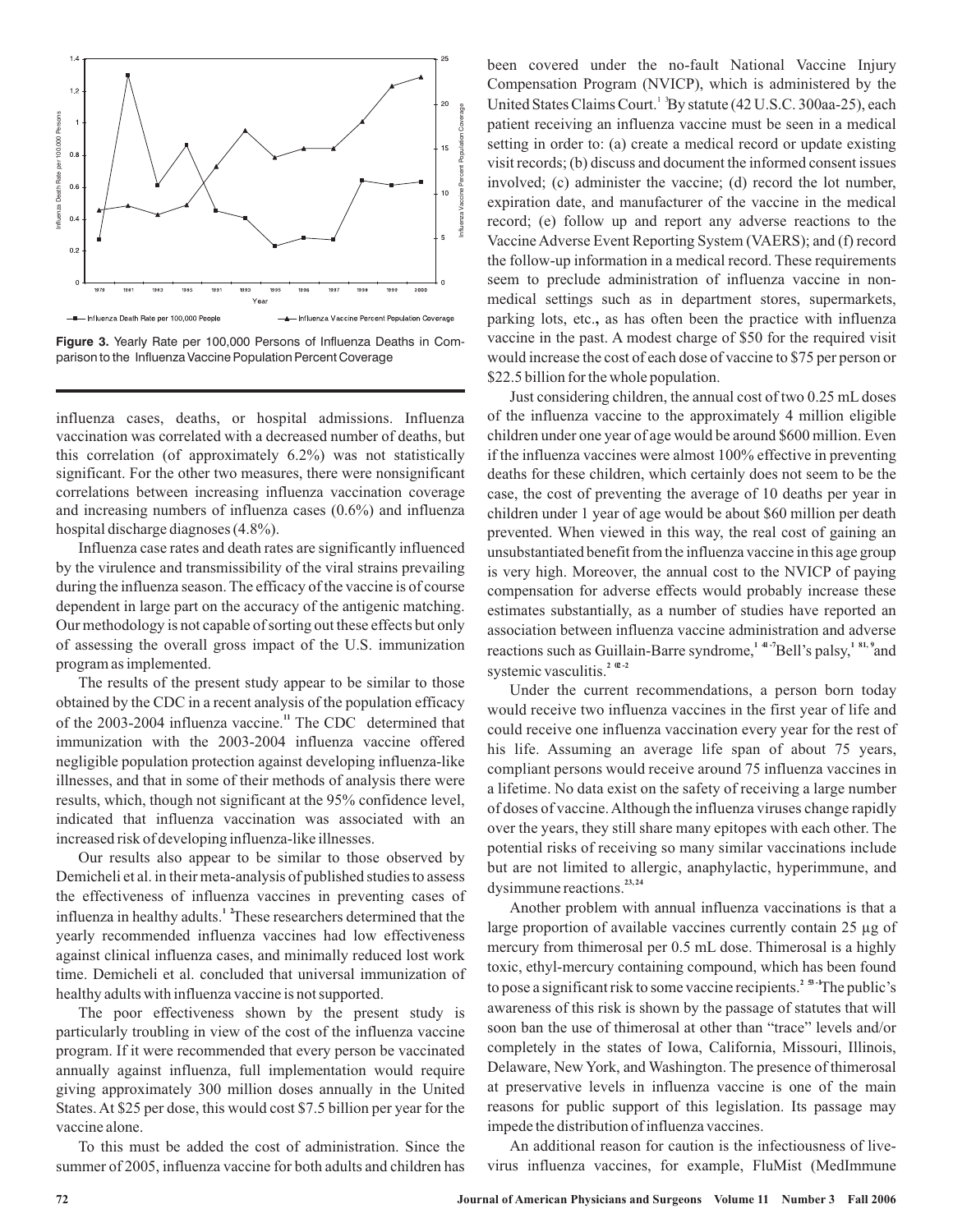Vaccines, Gaithersburg, Md.), a live cold-adapted trivalent nasally administered vaccine, which is currently being recommended for individuals aged 5–49. The probability of acquiring a transmitted vaccine virus following close contact with a single FluMist inoculee is estimated to be  $2.4\%$  (95% CI: 0.13-4.6).<sup>3</sup> <sup>2</sup> Vaccine recipients are advised to avoid close contact with immunocompromised individuals for at least 21 days. Persons with conditions such as human immunodeficiency virus infection (HIV), malignancy, leukemia, or lymphoma, and patients who are receiving systemic corticosteroids, alkylating drugs, antimetabolites, radiation, or other immunosuppressive therapies may be placed at significant risk. Other individuals who should avoid contact with a FluMist inoculee include, but are not limited to, pregnant women or adults and children with chronic cardiovascular or pulmonary disorders, including asthma; metabolic diseases, including diabetes; renal dysfunction; or hemoglobinopathies. The widespread use of FluMist would place a significant part of the population at risk, raising serious concerns about the wisdom and ethics of recommending FluMist for use in the general population.

In addition to transmissibility, a live virus vaccine poses the risk that vaccine strains could recombine or re-assort genes in the event that an inoculee contracts a second viral infection, potentially producing a "super virus."

#### **Antiviral Drugs**

Given the limited vaccine efficacy and potential adverse effects of mass immunization with influenza vaccine, the role of antiviral drugs needs to be evaluated.

Oseltamavir phosphate (Tamiflu, Roche Laboratories, Nutley, N.J.) has a high degree of efficacy against all known strains of influenza A and B. If taken prophylactically, it has been shown to prevent confirmed influenza in 90% of cases. It has also been shown to significantly shorten the duration and severity of disease in those who take it soon after developing influenza symptoms, as well as to reduce the transmission of the disease to others.<sup>33-5</sup> Zanamivir (Relenza, GlaxoSmithKline, Research Triangle Park, N.C.) given by inhalation has also been shown to be highly efficacious in preventing and treating influenza A and B. **3 3 ,3 6** Amantadine<sup>3</sup> <sup>7</sup> and rimantadine,<sup>38</sup> ,<sup>3</sup> both older anti-influenza drugs, are both efficacious against influenza A, but they tend to have more side effects, and resistance to these drugs by influenza strain is increasing significantly. **3 9**

Importantly, the risk of unintended side effects from antiviral drugs is only borne by those who choose to take them either because of exposure or illness. In contrast, the risk of unintended side effects in the influenza vaccine program is borne by a much larger fraction of the population: all those who are vaccinated, plus the bystanders who come in contact with live-virus recipients.

The estimated average prescription cost of protecting the entire U.S. population today with Tamiflu would be no more than \$65 per treatment course of drug plus \$50 per diagnostic office visit x 300 million people x 0.376, the average fraction of the U.S. population that contracts influenza per year, or not more than \$13 billion, on average, per year.Additionally, the number of patients treated could be adjusted downward in a given year if that year's influenza strain turns out to be mild. Obviously, this type of adjustment cannot be done with the influenza vaccine program because all of the patients would need to be vaccinated before it is possible to see how virulent the season's influenza strains actually are.

Ferguson et al. have used a computer simulation to demonstrate the potential effectiveness of a targeted mass prophylactic use of antiviral drugs reinforced by interventions to reduce population contact rates, such as social distance measures, in eliminating a nascent pandemic of H5N1 influenza A in Southeast Asia.<sup>40</sup> Might a similar strategy be even more effective in stopping annual influenza outbreaks in the U.S.? Such a strategy could well be far more efficacious and far less costly than the currently used influenza program.

Antiviral resistance represents a currently unquantifiable challenge to a prophylaxis-based containment strategy. However, current evidence indicates that fitness deficits in Tamiflu-resistant strains mean that their transmissibility is limited.<sup>41,4</sup> The strategy described by Ferguson et al. is estimated to require only 3 million treatment courses of Tamiflu to stop an impending epidemic. If this strategy is successful, the cost of protecting the U.S. population could be reduced to 3 million treatment courses x \$65 per treatment course or about \$195 million per year.

### **Conclusions**

The annual risk of influenza is substantial, affecting, on average, about 37.6% of the population annually. However, these millions of influenza cases annually translate into an average of about 1,300 deaths in the U.S., not the often-quoted inflated number of 36,000 influenza deaths per year. **4 3**

The current influenza vaccine program seems to be ineffective, and the U.S. should consider replacing it with a program based primarily on antiviral medications. Research is needed to develop more and better antivirals, especially agents to which influenza viruses do not readily develop resistance.

If the influenza vaccine program is to continue, improved vaccines, which are not potentially infectious, are needed. It will be necessary to develop and license an effective vaccine that confers significant immunity to a wide variety of strains so that vaccine does not have to be given every year.

Vaccine recipients need to be informed of the limitations and risks of the vaccine and of the alternatives to vaccination. In particular, they need to know of the possibility that repeated vaccinations may increase the risk of adverse effects.

**David A. Geier, B.A.,** is Vice-President, The Institute for Chronic Illnesses, Silver Spring, MD 20905. Paul G. King, Ph.D., is the founder of Facility Avenue, Lake Hiawatha, NJ 07034. **Mark R. Geier, M.D., Ph.D.**, is President, Automation Management Engineering (F.A.M.E.) Systems, 33A Hoffman The Genetic Centers of America. Contact: Dr. Mark Geier, 14 Redgate Ct., Silver Spring, MD 20905. Telephone: (301) 989-0548. Fax: (301) 989-1543. Email: mgeier@comcast.net

#### **Funding:** None

**Potential Conflict of Interest:** David A. Geier has been a consultant in cases involving vaccines before the no-fault National Vaccine Injury Compensation Program (NVICP) and in civil litigation. Paul G. King has no conflicts of interest. Mark R. Geier has been a consultant and expert witness in cases involving vaccines before the no-fault NVICP and in civil litigation.

**Acknowledgement:** We wish to thank Lisa Sykes for her kind help in reviewing and editing our manuscript.